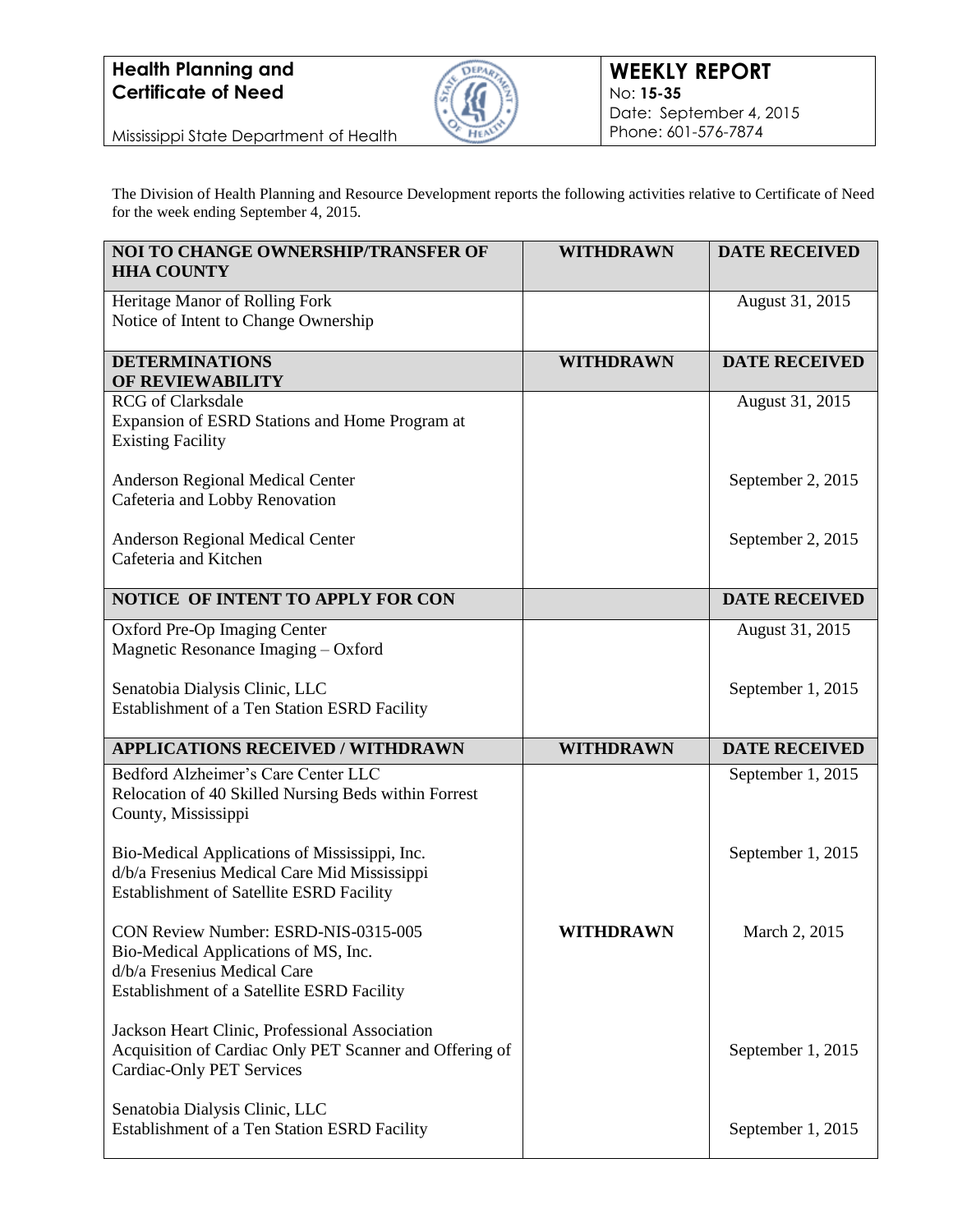## **Health Planning and Certificate of Need**



| REQUESTS FOR EXTENSION/RENEWAL OF AN<br><b>EXPIRED CON</b>                                                                                                                                                                                                                             | <b>DECISION</b>   | <b>DATE RECEIVED/</b><br><b>EXPIRATION</b><br><b>DATE</b> |
|----------------------------------------------------------------------------------------------------------------------------------------------------------------------------------------------------------------------------------------------------------------------------------------|-------------------|-----------------------------------------------------------|
| None                                                                                                                                                                                                                                                                                   |                   |                                                           |
| ADDITONAL MATERIAL ON NEGATIVE STAFF<br><b>ANALYSIS</b>                                                                                                                                                                                                                                |                   | <b>DATE RECEIVED</b>                                      |
| None                                                                                                                                                                                                                                                                                   |                   |                                                           |
| CON APPLICATIONS DEEMED COMPLETE                                                                                                                                                                                                                                                       |                   | <b>DATE COMPLETE</b>                                      |
| None                                                                                                                                                                                                                                                                                   |                   |                                                           |
| <b>FINAL ORDERS ISSUED</b>                                                                                                                                                                                                                                                             | <b>DECISION</b>   | <b>EFFECTIVE DATE</b>                                     |
| None                                                                                                                                                                                                                                                                                   |                   |                                                           |
| <b>SIX-MONTH EXTENSION REQUESTS</b>                                                                                                                                                                                                                                                    | <b>DECISION</b>   | <b>EXPIRATION</b><br><b>DATE</b>                          |
| None                                                                                                                                                                                                                                                                                   |                   |                                                           |
| <b>HEARINGS DURING THE COURSE OF REVIEW</b>                                                                                                                                                                                                                                            | <b>REQUESTED</b>  | <b>DATE</b><br><b>SCHEDULED</b>                           |
| <b>CON Review Number: HG-RC-0515-008</b><br>St. Dominic - Jackson Memorial Hospital<br>Renovation and Expansion of Emergency Department<br>Capital Expenditure: \$40,071,029<br>Location: Jackson, Hinds County, Mississippi                                                           |                   |                                                           |
| Requestor: Jackson HMA LLC, d/b/a Merit Health<br>Central                                                                                                                                                                                                                              | September 1, 2015 | To be Scheduled                                           |
| <b>CON Review Number: HG-R-1207-031</b><br>Singing River Hospital, Pascagoula<br>SME on CON # R-0761<br>Renovation of Emergency Department and Patient Care<br>Area<br>Capital Expenditure: \$9,473,202<br>Effective Date: March 27, 2008<br>Extension Expiration Date: March 27, 2015 |                   |                                                           |
| Requestor: Singing River Health System, d/b/a Singing<br>River Hospital, Pascagoula                                                                                                                                                                                                    | July 27, 2015     | To Be Scheduled                                           |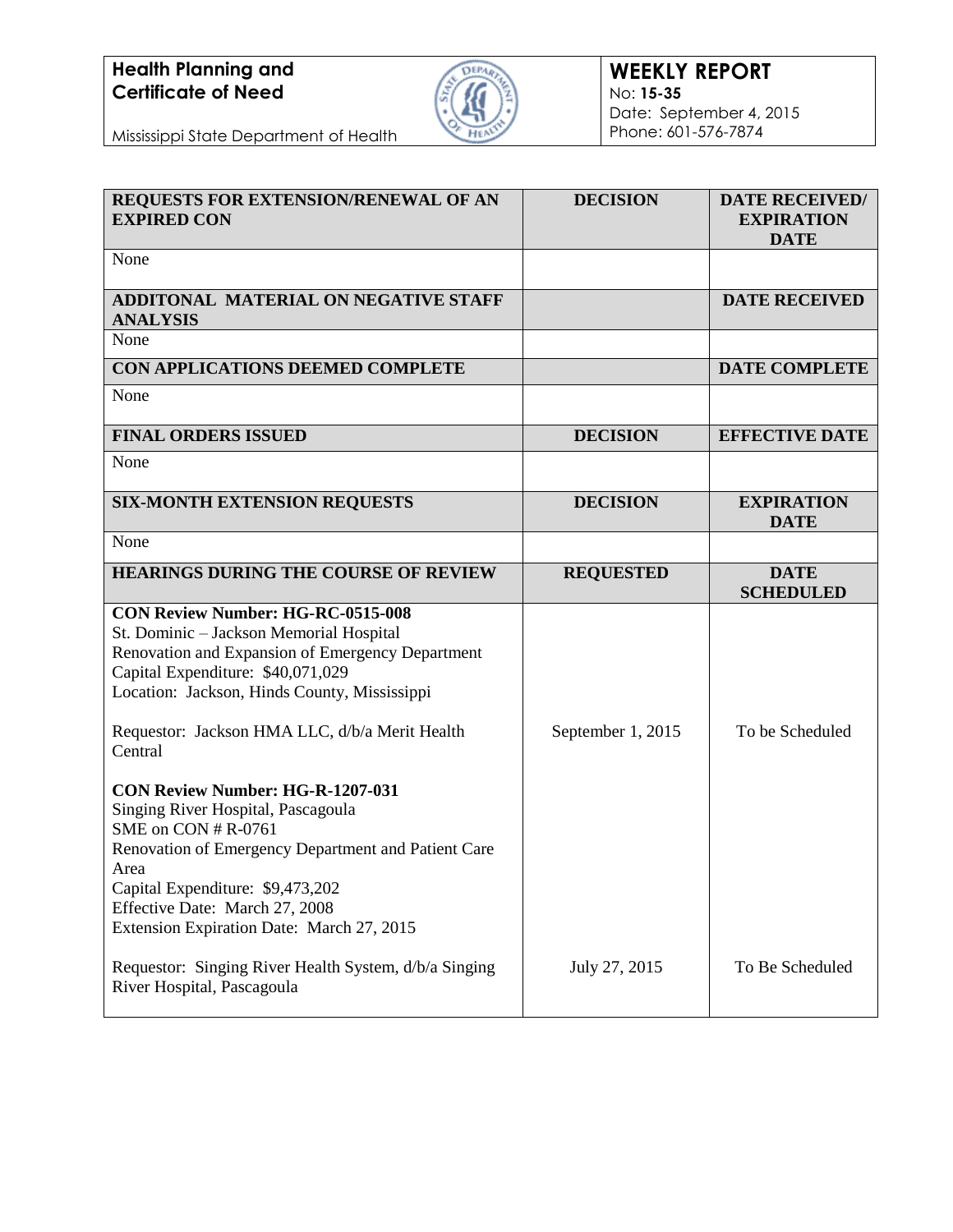

| <b>CON Review Number: HG-NIS-1214-021</b><br>River Oaks, LLC d/b/a River Oaks Hospital<br>Establishment of a Diagnostic Catheterization and PCI<br>Services and Acquisition of Related Equipment<br>Capital Expenditure: \$900,000<br>Location: Flowood, Rankin County, Mississippi |                    |                    |
|-------------------------------------------------------------------------------------------------------------------------------------------------------------------------------------------------------------------------------------------------------------------------------------|--------------------|--------------------|
| Requestor(s): St. Dominic-Jackson Memorial Hospital                                                                                                                                                                                                                                 | March 6, 2015      | July 27 – 31, 2015 |
| Mississippi Baptist Medical Center, Inc. d/b/a Mississippi<br><b>Baptist Medical Center</b>                                                                                                                                                                                         | March 11, 2015     |                    |
| <b>CON Review Number: ASC-NIS-0614-008</b><br><b>Madison Physician Surgery Center</b><br>Establishment of a Multi-Specialty Ambulatory Surgery<br>Center<br>Capital Expenditure: \$1,869,414.00<br>Location: Madison, Madison County, Mississippi                                   |                    |                    |
| Requestor(s): Madison Physician Surgery Center                                                                                                                                                                                                                                      | September 10, 2014 | To Be Scheduled    |
| CON Review: HG-RLS-1210-039<br>Patients' Choice Medical Center, Raleigh<br>Lease/Relocation of 10 Chemical Dependency Beds &<br>Offering of Adult Chemical Dependency Services<br>Capital Expenditure: \$58,400                                                                     |                    |                    |
| Requestor: Alliance Health Center, Meridian                                                                                                                                                                                                                                         | March 16, 2011     | To Be Scheduled    |
| CON Review: FSF-NIS-0610-025<br>Gumtree Imaging, LLC Tupelo<br>Acquisition/Establishment and Offering of MRI Services<br>Capital Expenditure: \$1,090,000<br>Requestor: The Imaging Center at Gloster Creek Village                                                                 | August 26, 2010    | To Be Scheduled    |
|                                                                                                                                                                                                                                                                                     |                    |                    |
| CON Review: ESRD-NIS-0908-031<br>Fresenius Medical Care-Calhoun City<br>Establish/Const of a 6-Station ESRD Facility in<br><b>Calhoun County</b><br>Capital Expenditure: \$462,471                                                                                                  |                    |                    |
| Requestor: Fresenius Medical Care                                                                                                                                                                                                                                                   | March 9, 2010      | To Be Scheduled    |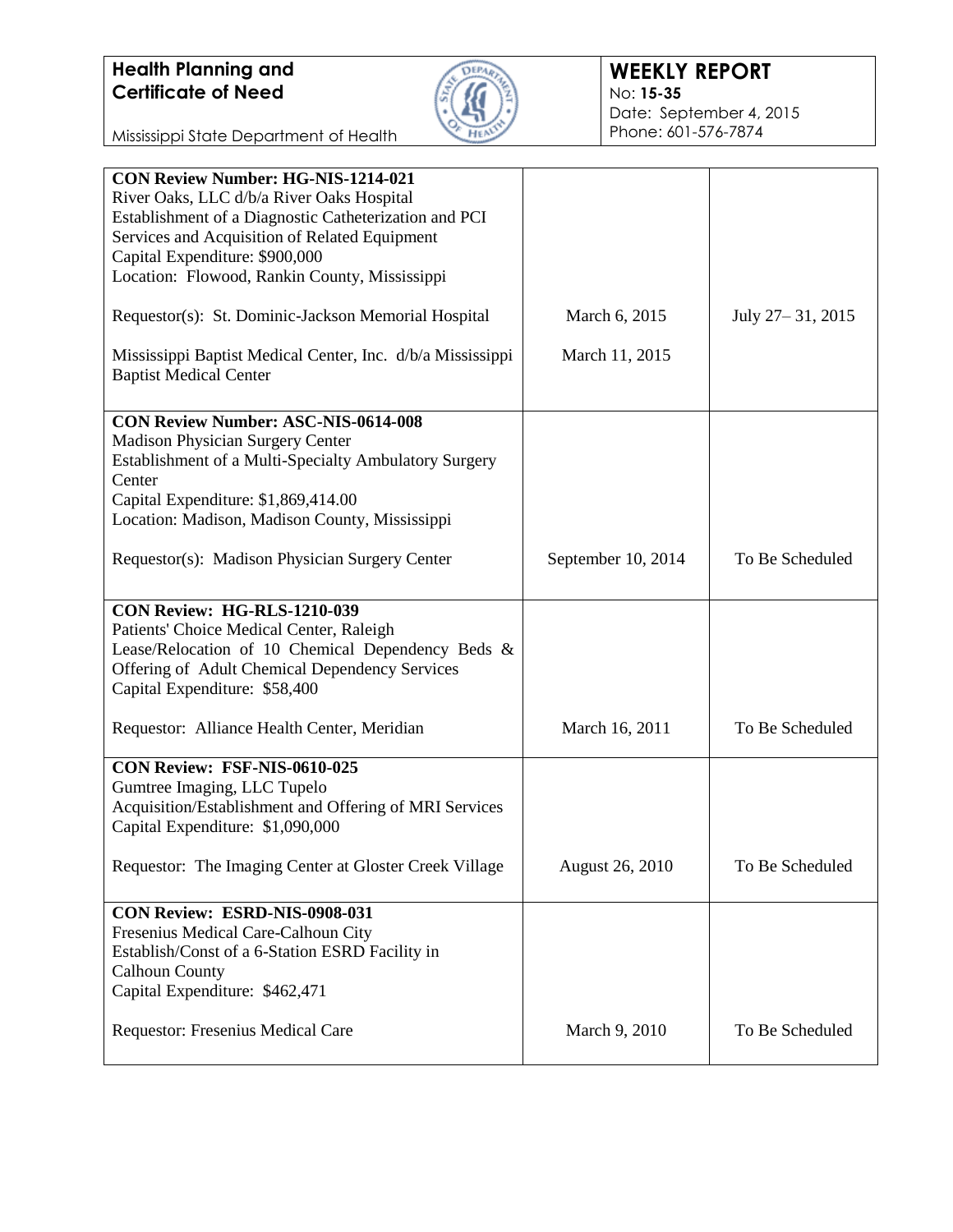## **Health Planning and Certificate of Need**



## **WEEKLY REPORT** No: **15-35** Date: September 4, 2015 Phone: 601-576-7874

| CON Review: ESRD-NIS-0908-034                         |                  |                 |
|-------------------------------------------------------|------------------|-----------------|
| Fresenius Medical Care-West Point                     |                  |                 |
| Establish/Const of a 10-Station ESRD Facility in      |                  |                 |
| Clay County                                           |                  |                 |
| Capital Expenditure: \$380,000                        |                  |                 |
| Requestor: Fresenius Medical Care                     | March 9, 2010    | To Be Scheduled |
| CON Review: ESRD-NIS-0908:035                         |                  |                 |
| Fresenius Medical Care-Water Valley                   |                  |                 |
| Establish/Const. of a 6-Station ESRD facility in      |                  |                 |
| Yalobusha County                                      |                  |                 |
| Capital Expenditure: \$462,471                        |                  |                 |
| Requestor: Fresenius Medical Care                     | March 9, 2010    | To Be Scheduled |
| <b>CON Review: FSF-NIS-0808-024</b>                   |                  |                 |
| Advanced Medical Imaging of Greenville, LLC           |                  |                 |
| Provision of MRI Services in Washington County        |                  |                 |
| Capital Expenditure: \$0                              |                  |                 |
| Requestor: Delta Regional Medical Center              | December 3, 2008 | To Be Scheduled |
| CON Review: FSF-NIS-0807-018                          |                  |                 |
| Desoto Imaging and Diagnostics, LLC                   |                  |                 |
| <b>Establishment of Mobile PET Services</b>           |                  |                 |
| Capital Expenditure: \$0                              |                  |                 |
| Requestor: Baptist Memorial Hospital - DeSoto         | December 3, 2007 | To Be Scheduled |
| CON Review: HG-NIS-1206-038                           |                  |                 |
| Laird Hospital, Inc.                                  |                  |                 |
| Offering of MRI Services at Rush Medical Clinic,      |                  |                 |
| Philadelphia                                          |                  |                 |
| Capital Expenditure: \$14,500                         |                  |                 |
| Requestors: Neshoba County General Hospital & InSight | May 2, 2007      | To Be Scheduled |
| <b>Health Corporation</b>                             |                  |                 |
| CON Review: FSF-NIS-1006-031                          |                  |                 |
| Starkville Orthopedic Clinic, Starkville              |                  |                 |
| Acquisition of MRI Equipment and Offering of Open     |                  |                 |
| <b>Orthopedic MRI Services</b>                        |                  |                 |
| Capital Expenditure: \$802,060                        |                  |                 |
|                                                       |                  | To Be Scheduled |